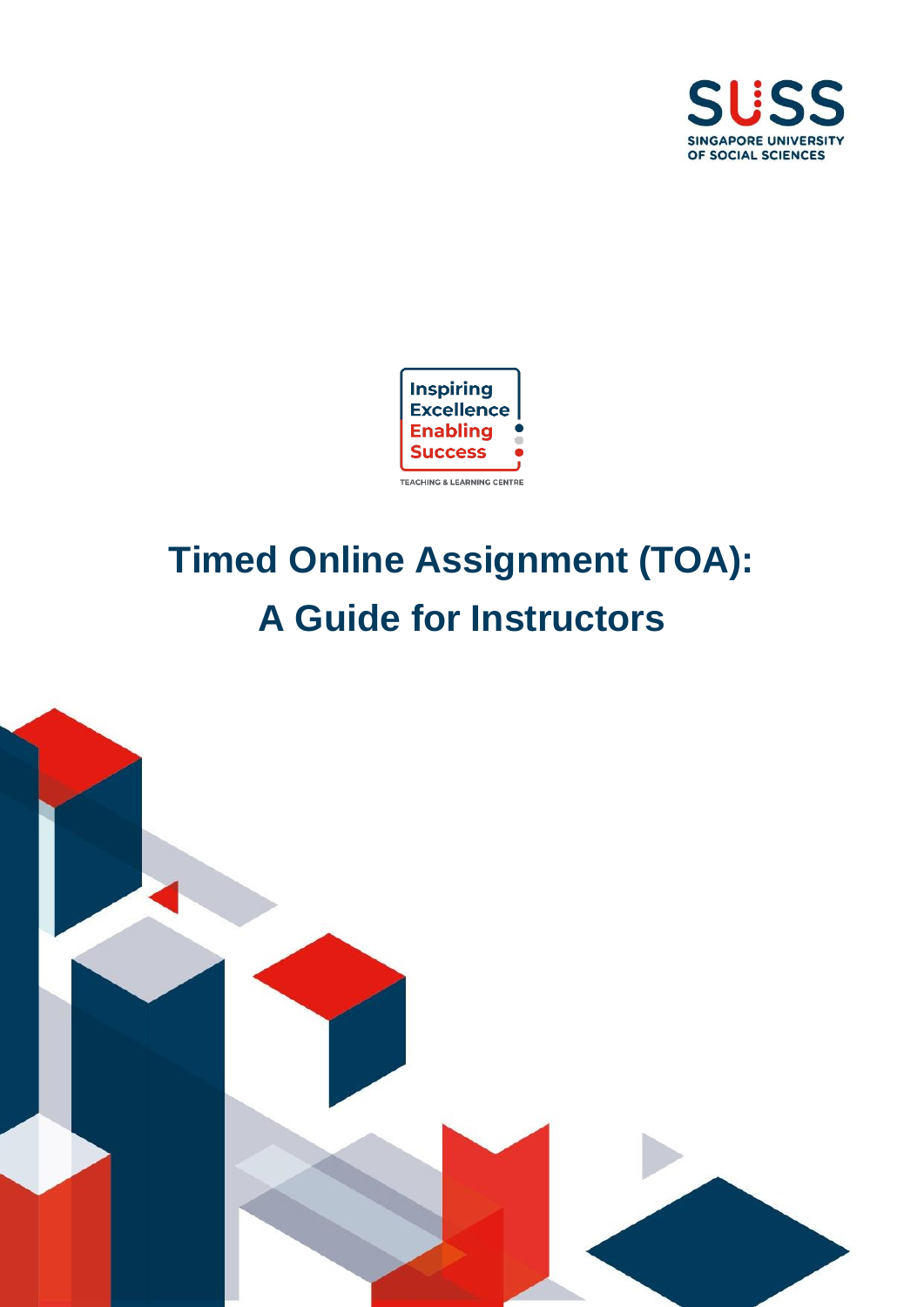

# **03**

- **Defining TOA – What is it?**
- **How is TOA different from TMA/ECA/written examination (including open-book examinations)?**
- **Delivery of TOA – How is it delivered?**

# **04**

**Setting of TOA – Getting Started and How to Set a TOA**

# **05 – 08**

**Setting of TOA – Guidelines for Setting TOA**

# **09 – 10**

**Setting of TOA – Using Bloom's Updated Taxonomy**

# **10**

**Marking of TOA – How should I mark it?**

# **11**

**Annex A – Example of a Test Blueprint**

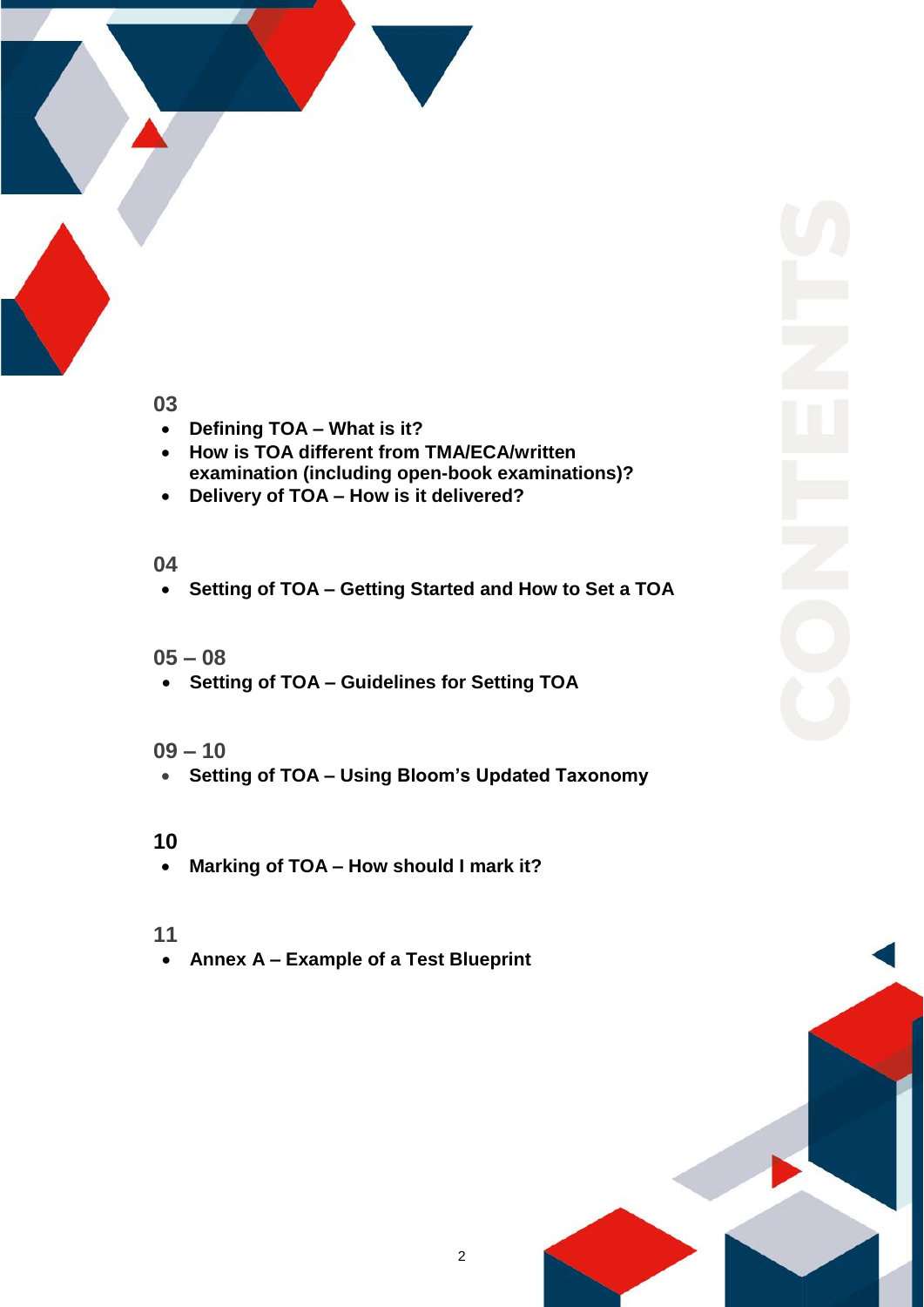## *Defining TOA – What is it?*

A TOA is an end-of-course assessment purposed to gather relevant evidence of student learning, with which a claim about attainment of course learning outcomes can be made.

#### *How is TOA different from TMA/ECA/written examination (including open-book examinations)?*

There are two key differences:

- a. A TOA is like a TMA/ECA but with duration similar to that of a written examination plus 30 minutes.
- b. Unlike a written examination, students do not complete the TOA under standardised proctored conditions (e.g., in the Grand Hall). Students are encouraged to complete a TOA anywhere unsupervised with a stable internet connection.

Similar to a TMA/ECA/open-book examination, a student can access any type of information while attempting a TOA.

#### *Delivery of TOA – How is it delivered?*

A TOA is delivered online via CANVAS, similar to how TMA/ECA are delivered to students. The delivery mimics how written examinations are conducted. Students will only see the TOA question paper during the stipulated date and timing.

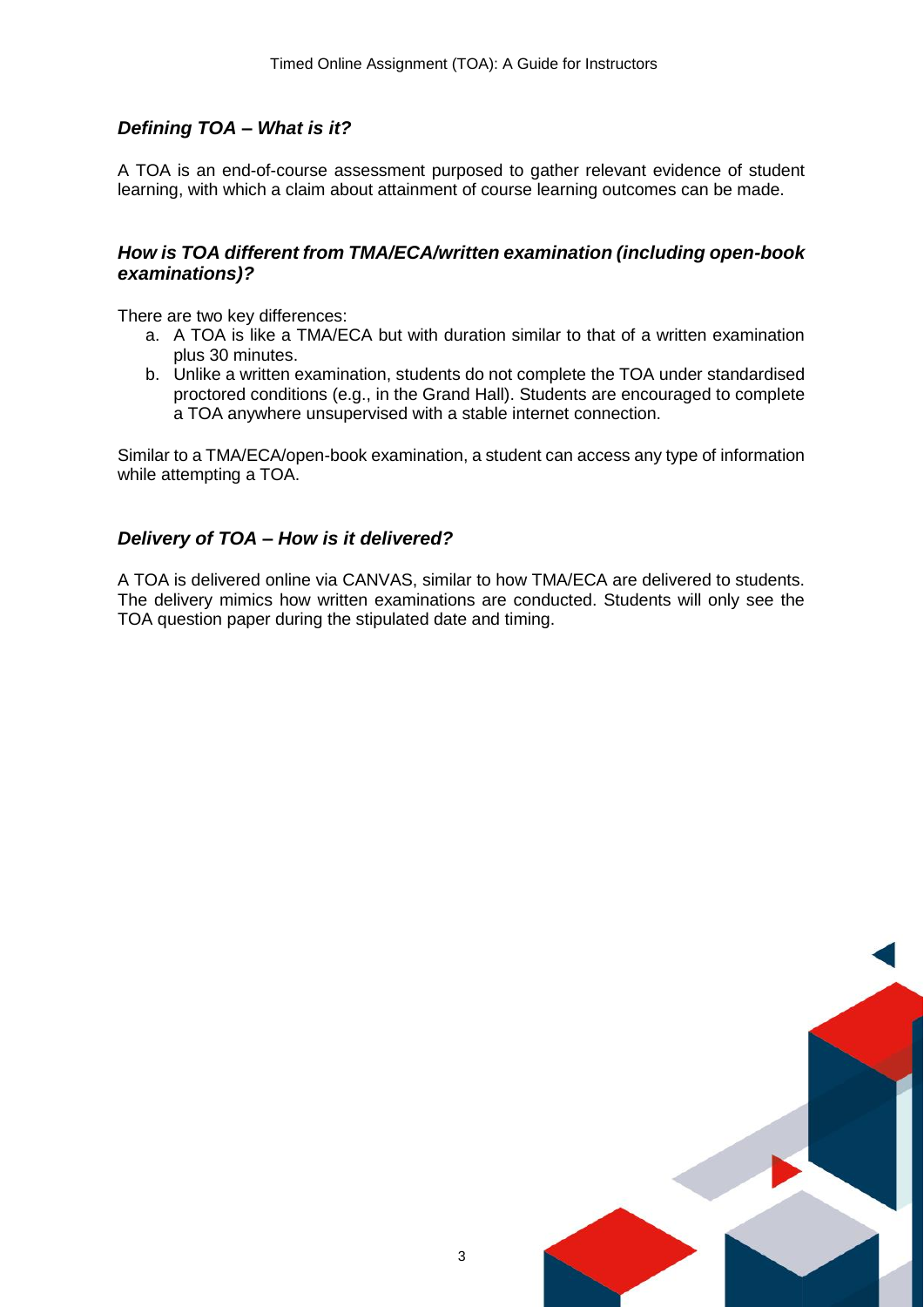## *Setting of TOA – Getting Started and How to Set a TOA*

The following steps commonly used in developing a test applies to setting a TOA:

- 1. **Review** the learning outcomes.
- 2. **Develop** the test blueprint (see Annex A for a suggested format). This includes: a. The topics to be assessed, mapped to the learning outcomes
	- b. The question types suitable for assessing the topics. There are two types of questions, selected and constructed response. Usually, the constructed response question, e.g. short answer questions, essay including scenario/case based, performance tasks, problem solving tasks, portfolios are used for TOA<sup>1</sup> .
	- c. The number of questions for the assessment.
	- d. The level of difficulty for each question, based on Bloom's (updated) Taxonomy.
	- e. The assigned mark of each question.
- 3. **Develop** questions based on test blueprint. Apply appropriate levels of cognitive demand based on Bloom's (updated) Taxonomy and School's policy.
- 4. **Review** items and replace items that can be better assessed with a different format (e.g. replacing essay question with multiple short answer questions).
- 5. **Develop** marking guide(s) and/or scoring rubric(s).
- 6. **Assemble** assessment and submit for vetting.

There are considerations and guidelines in setting a TOA, and these also apply to how a TMA/ECA is set.



**.** 

<sup>&</sup>lt;sup>1</sup> Selected response questions include MCQs, true-false, matching, sequencing, drag-and-drop.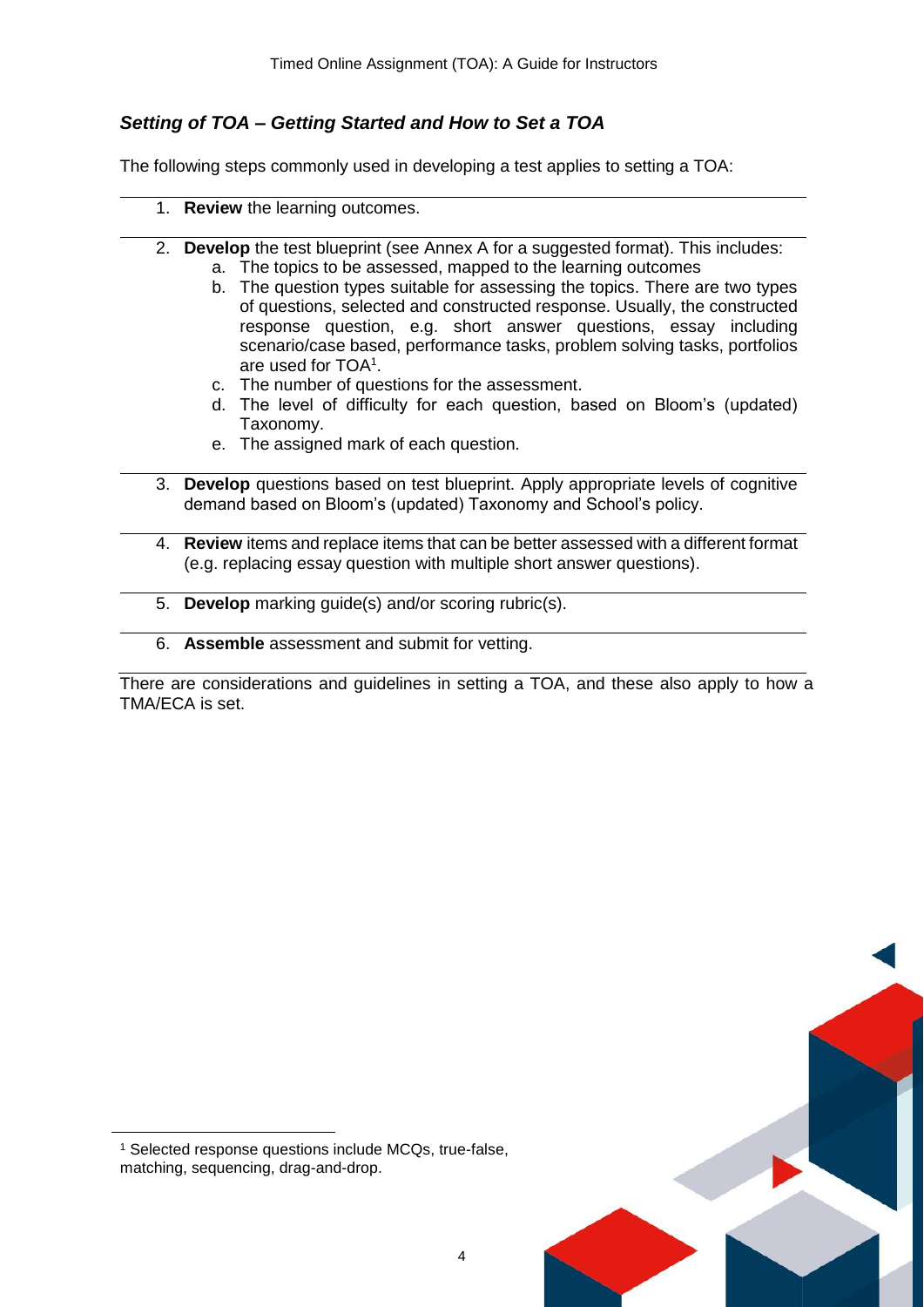# *Setting of TOA – Guidelines for Setting TOA*

A TOA should assess students' ability to apply knowledge to solve problems and deliver wellstructured and presented arguments/solutions, i.e. applied learning. It should not assess rote learning and superficial application of knowledge (e.g. students' ability to memorise or find and re-write pieces of information). Subject to School's assessment policy, constructed response questions that assess beyond level 1 are recommended for TOA<sup>2</sup>. The following general guidelines for writing constructed response questions (a.k.a. supply items) are applicable to writing TOA questions:

- 1. Consider setting assessment tasks with stimuli that were discussed and recorded during classes/seminars. Including such tasks would motivate learning, encourage class participation, and deter against contract cheating.
- 2. Consider assessment tasks that are related or nested. Relating or nesting assessment tasks involves setting an initial assessment that would shape students' answers in the subsequent assessment task. For example, students may be asked to research and identify a case study containing concepts taught in the course in a TMA/GBA, and subsequently critique or evaluate the concepts in a TOA with references drawn from the case study. Such nested assessment design increases the difficulty for contract cheating services to be engaged.
- 3. Avoid excessively open questions. The question should be structured such that the task is explicitly circumscribed. This will minimise the doubt students (and markers) might have about the desired response.

|    | Undesirable                                                                                   | <b>Desirable</b>                                                                                                                                     |
|----|-----------------------------------------------------------------------------------------------|------------------------------------------------------------------------------------------------------------------------------------------------------|
|    | Discuss universities in Singapore.                                                            | Based on three metrics common to both,<br>appraise the ranking approach of agencies<br>ABC and XYZ in their ranking of universities<br>in Singapore. |
| 2. | Discuss how the relationship between an<br>Engineer and Architect can influence a<br>project. | Discuss how the working<br>relationship<br>between a Civil Engineer and an Architect<br>can influence the performance of a project.                  |
| 3. | Discuss Karl Marx's philosophy.                                                               | Compare Marx and Nietzsche in their<br>analysis of the underlying problems of their<br>day in 19th century European society.                         |

**.** 

<sup>2</sup> Level 1 learning outcomes could be considered for TMA or GBA.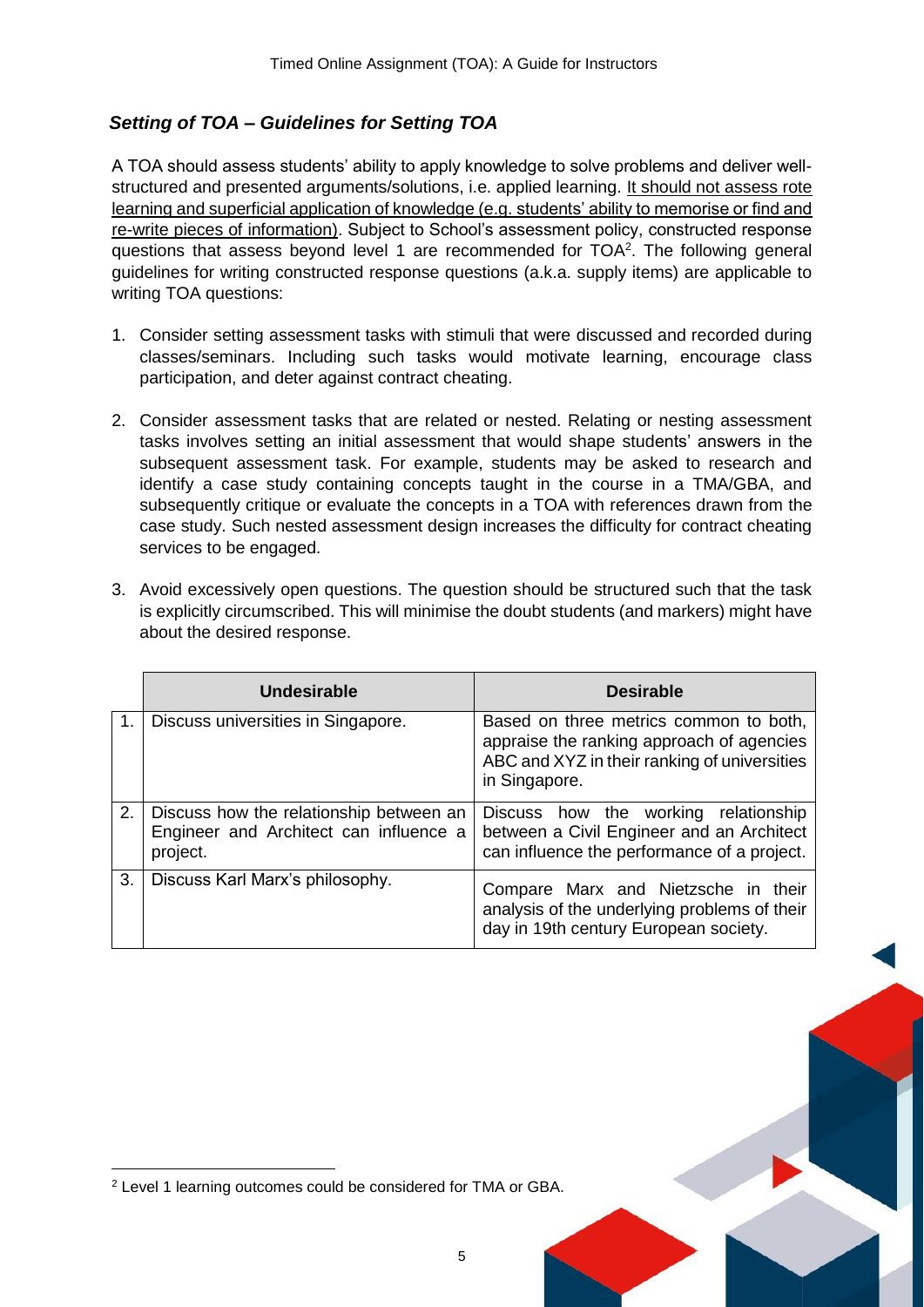4. Minimise the use of multiple verbs (based on Bloom's [updated] Taxonomy) in one sentence. Students may not know the significance of every verb.

|                | Undesirable                                                                                                                               | <b>Desirable</b>                                                                                                |  |  |  |
|----------------|-------------------------------------------------------------------------------------------------------------------------------------------|-----------------------------------------------------------------------------------------------------------------|--|--|--|
|                | Critically evaluate and appraise the idea of<br>using "homemade" dividends.                                                               | Evaluate the idea of using "homemade"<br>dividends.                                                             |  |  |  |
| 2 <sub>1</sub> | Discuss, illustrate and analyse the<br>impacts that products A and B have on<br>society.                                                  | Discuss the positive and negative impacts<br>of products A and B on three areas of<br>society.                  |  |  |  |
| 3.             | Applying your knowledge on financial<br>management, evaluate, appraise and<br>assess XYZ's financial health and<br>operating performance. | Applying your knowledge on financial<br>management, assess XYZ's financial<br>health and operating performance. |  |  |  |

5. Allocate appropriate marks and specify an acceptable response length (where possible) based on the test duration and cognitive demand. Stating in the TOA that words beyond the acceptable length may not be marked could be considered.

|    | Undesirable                                                                                   | <b>Desirable</b>                                                                                                                                                                                                              |  |  |  |
|----|-----------------------------------------------------------------------------------------------|-------------------------------------------------------------------------------------------------------------------------------------------------------------------------------------------------------------------------------|--|--|--|
|    | Test duration: 2h<br>Based on the case presented, discuss<br>why the Engineer acted that way. | Test duration: 2h<br>Based on the case presented, discuss three<br>areas that the Engineer would have<br>considered before deciding to enforce a<br>stop work order. Your response should not<br>exceed 400 words. (25 marks) |  |  |  |
| 2. | Test duration: 2h<br>Summarise the introduction of the article.                               | Test duration: 2h<br>Based on the article, summarise what the<br>introduction says about past research on<br>false memory. [Word limit = $80$ words] (6<br>marks)                                                             |  |  |  |

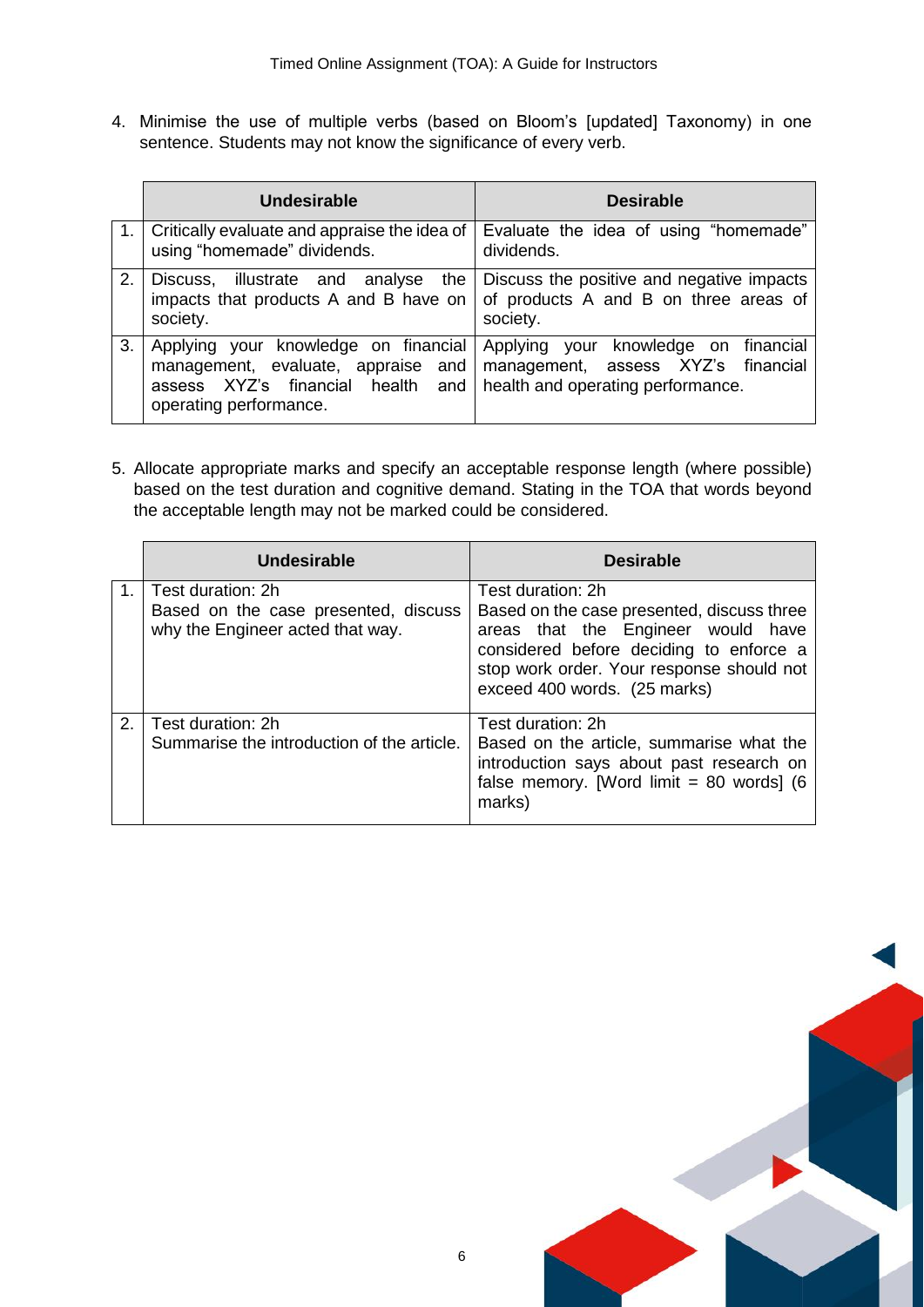6. Use more questions/parts that require shorter answers as opposed to fewer questions that require longer answers. With more questions/parts, more evidence may be sought in concluding a student's competency.

|    | Undesirable                                                                                          | <b>Desirable</b>                                                                                                                                            |  |  |  |  |
|----|------------------------------------------------------------------------------------------------------|-------------------------------------------------------------------------------------------------------------------------------------------------------------|--|--|--|--|
|    | Discuss the impact of national exams on<br>learning.                                                 | Discuss the impact of national exams on<br>learning. Include one positive and one<br>negative backwash effect on learning.                                  |  |  |  |  |
| 2. | Discuss strategies that you could adopt<br>to manage a project.                                      | Discuss four strategies that you could adopt<br>to manage time, cost and quality in a project.                                                              |  |  |  |  |
| 3. | Derive an appropriate estimation of a<br>discount rate for Project X. State any<br>assumptions used. | Synthesize your ideas from parts (a) through<br>(c) to derive an appropriate estimation of a<br>discount rate for Project X. State any<br>assumptions used. |  |  |  |  |

7. Avoid optional items unless they are deemed comparable in terms of difficulty.

| <b>Option 1</b>                                                                                                            | <b>Option 2</b>                                                                                                                            |  |  |
|----------------------------------------------------------------------------------------------------------------------------|--------------------------------------------------------------------------------------------------------------------------------------------|--|--|
| Discuss the impact of national exams on<br>learning. Include one positive and one<br>negative backwash effect on learning. | Discuss the impact of assessment in the<br>workplace. Include one positive and one<br>negative backwash effect on organisation<br>culture. |  |  |
| Is option 1 of similar difficulty as option 2?                                                                             |                                                                                                                                            |  |  |

#### 8. Avoid multi-blanks for fill-in-the-blank items.

| <b>Undesirable</b>                                                       | <b>Desirable</b>                                                                                                                                                                                  |  |  |  |
|--------------------------------------------------------------------------|---------------------------------------------------------------------------------------------------------------------------------------------------------------------------------------------------|--|--|--|
| one must possess both __________<br>to deal with<br>in the project work. | To be a(n) ____________ project manager,   To be an effective project manager, one<br>and must possess both ______<br>and<br>balance to deal with contradictions inherent<br>in the project work. |  |  |  |

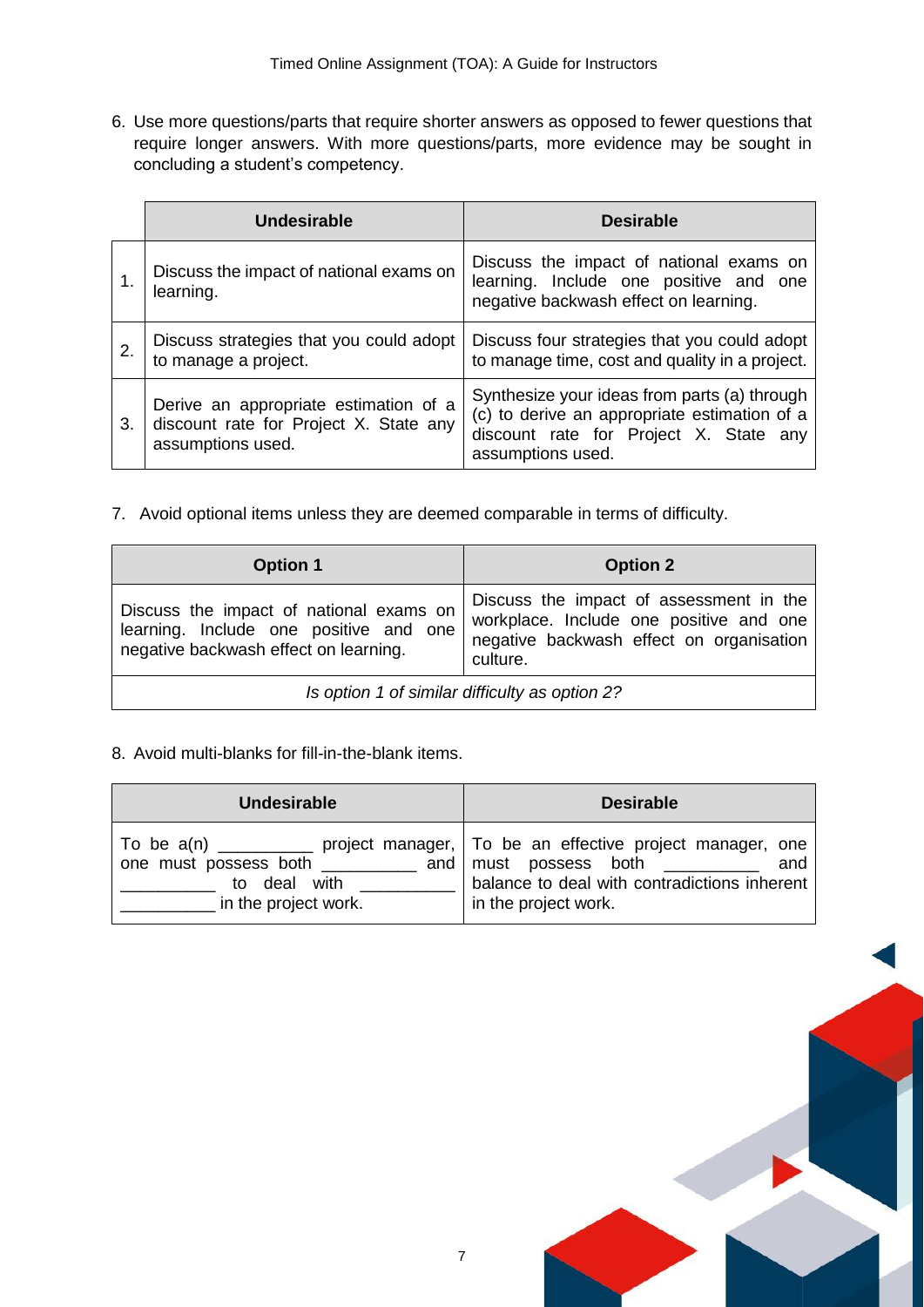9. Avoid placing response blanks at the start of a sentence. Having a blank before the student gets to the intent of the statement may be confusing and require more reading time.

|             | Undesirable                                                                                      | <b>Desirable</b>                                                                                                                                                                                                                                                                                                              |  |  |
|-------------|--------------------------------------------------------------------------------------------------|-------------------------------------------------------------------------------------------------------------------------------------------------------------------------------------------------------------------------------------------------------------------------------------------------------------------------------|--|--|
| $\mathbf 1$ | variance is the difference<br>between the earned value and the<br>baseline value to date.        | The difference between the earned value<br>and the baseline value to date is known as<br>variance.                                                                                                                                                                                                                            |  |  |
| 2.          | is a technique in which<br>start and finish dates are adjusted based<br>on resource constraints. | The technique in which start and finish dates<br>are adjusted based on resource constraints<br>is known as the set of the set of the set of the set of the set of the set of the set of the set of the set of the set of the set of the set of the set of the set of the set of the set of the set of the set of the set of t |  |  |

10. There should only be one correct response for each blank.

| <b>Undesirable</b>                                                                  | <b>Desirable</b> |  |  |  |  |
|-------------------------------------------------------------------------------------|------------------|--|--|--|--|
| Trees that shed their leaves annually are Trees that shed their leaves annually are | known as         |  |  |  |  |

#### 11. Avoid grammatical hints.

| <b>Undesirable</b>              | <b>Desirable</b>                                                                              |  |  |
|---------------------------------|-----------------------------------------------------------------------------------------------|--|--|
| charge is called an             | A subatomic particle with a negative electric   A subatomic particle with a negative electric |  |  |
| the contract of the contract of | charge is called $a(n)$ ___________.                                                          |  |  |

12. The first item in a TOA should be of easy to medium difficulty. This is a common practice that supports the student in answering the subsequent questions.

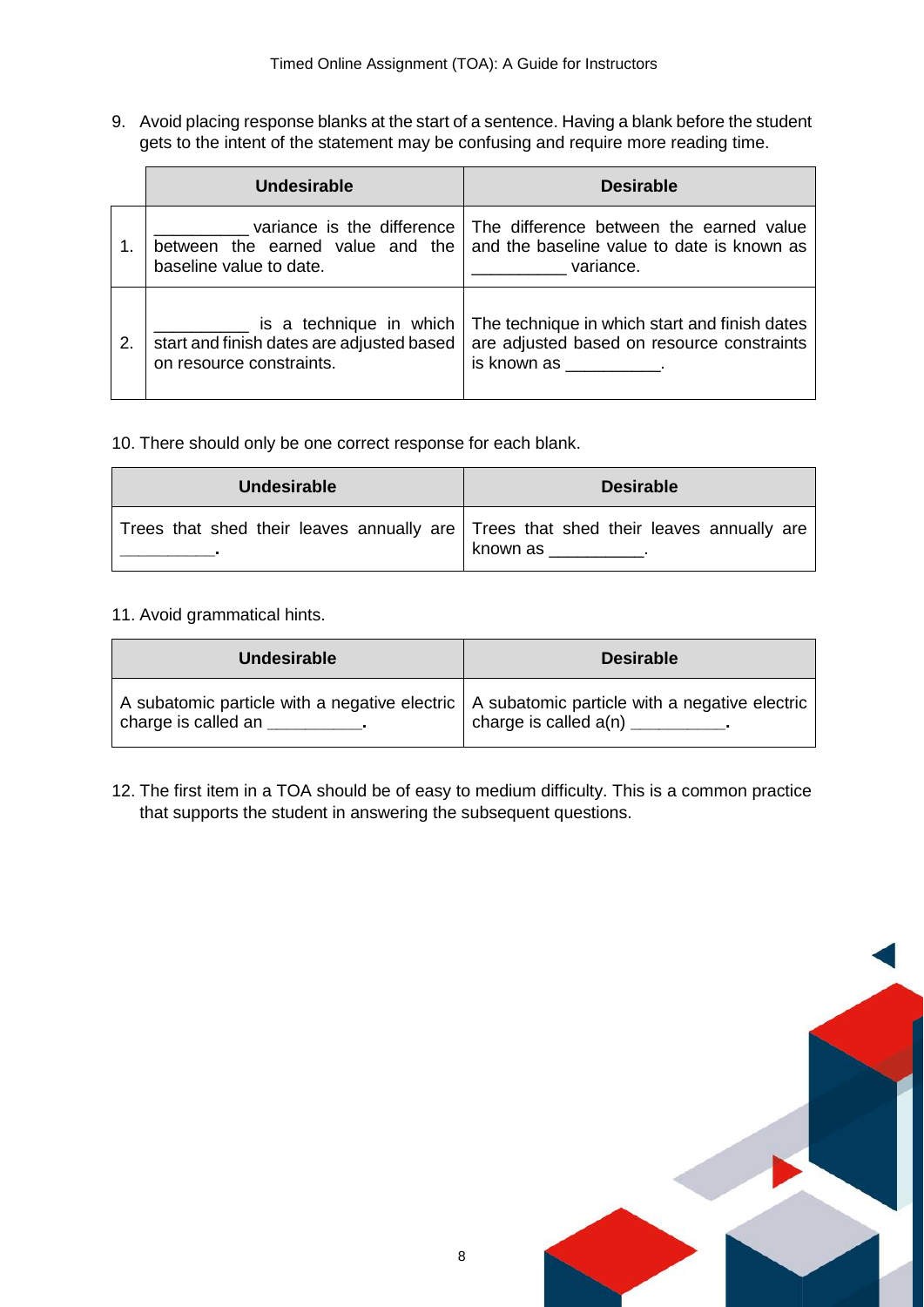## *Setting of TOA – Using Bloom's 'Updated' Taxonomy<sup>3</sup>*

The following table presents how questions may be presented based on Anderson's Taxonomy (sometimes commonly known as Bloom's 'updated' Taxonomy). Questions that assess beyond level 1 are recommended for TOA. After a question is set, predict student responses. Write a trial response to each question. This will help assess the quality of the question.

| <b>Bloom's (updated)</b><br><b>Taxonomy level</b> | <b>Purpose</b>                                                                         | <b>Examples of items may be</b><br>phrased                                                                           |
|---------------------------------------------------|----------------------------------------------------------------------------------------|----------------------------------------------------------------------------------------------------------------------|
| Level 1<br>Remembering                            | Assess ability to recall                                                               | Classify<br>Define<br>Identify<br>$List$<br>State                                                                    |
| Level <sub>2</sub><br>Understanding               | Assess ability to construct meaning<br>from information                                | Describe<br>Discuss<br>Explain<br>Interpret<br>Outline                                                               |
| Level 3<br>Applying                               | Assess ability to apply knowledge to<br>solve problems                                 | Demonstrate<br>how<br>would<br>you<br>solve<br>Illustrate what would happen if<br>How would you use                  |
| Level 4 Analysing                                 | Assess ability examine different<br>make distinctions<br>concepts and<br>between them. | Calculate/compute<br>Compare and contrast<br>Distinguish<br>What is the relationship                                 |
| Level 5 Evaluating                                | Assess ability to review, assert<br>information and make judgements                    | Critique<br>Appraise each approach<br>Defend the method applied                                                      |
| Level 6<br>Creating                               | Assess ability to develop ideas from<br>existing knowledge.                            | Compose<br>Construct<br>Create this<br>the<br>scenario<br>in.<br>where $\dots$<br>Design<br>Formulate a theory where |

 $\overline{\phantom{a}}$ 



<sup>3</sup> Anderson, L.W. (Ed.), Krathwohl, D.R. (Ed.), Airasian, P.W., Cruikshank, K.A., Mayer, R.E., Pintrich, P.R., Raths, J., & Wittrock, M.C. (2001). A taxonomy for learning, teaching, and assessing: A revision of Bloom's Taxonomy of Educational Objectives (Complete edition). New York: Longman.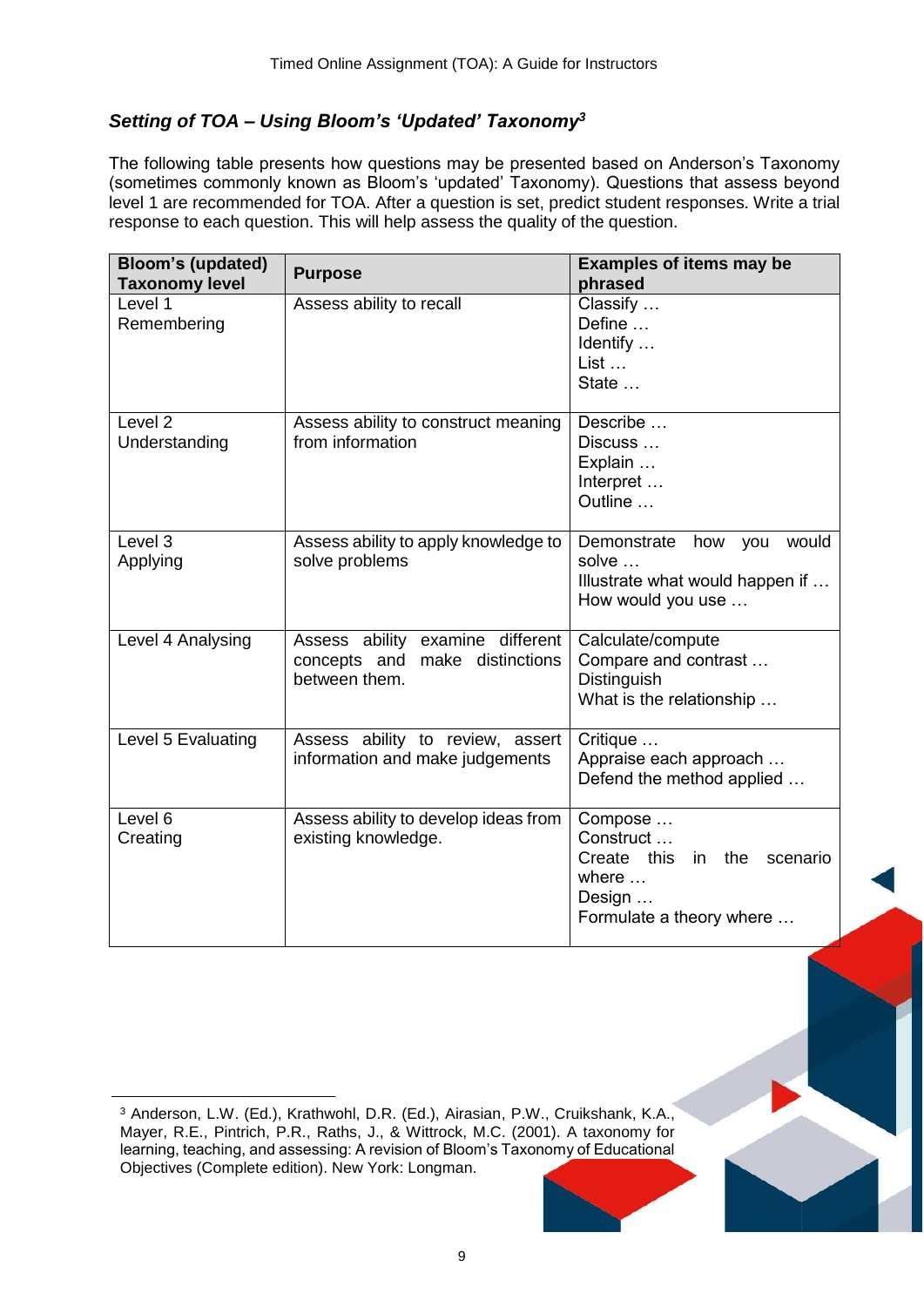The following is an example of how one topic may be assessed at different levels according to Bloom's (updated) Taxonomy.

| <b>Bloom's Level</b>           | <b>Example item</b>                                                                                                                                                                                                                                    |  |  |
|--------------------------------|--------------------------------------------------------------------------------------------------------------------------------------------------------------------------------------------------------------------------------------------------------|--|--|
| $1 -$ Remembering              | State what asbestos is.                                                                                                                                                                                                                                |  |  |
| $2/3$ – Understanding/Applying | Consider the crystal structures of chrysotile and crocidolite.<br>Explain why the most common mineral should be the least<br>hazardous.                                                                                                                |  |  |
| $4/5$ – Analysing/Evaluating   | The "asbestos hazard" is either (1) nothing more than a<br>costly bureaucratic creation or (2) a hazard that accounts<br>for tens of thousands of deaths annually. Compare these<br>two arguments and defend which has the best scientific<br>support. |  |  |
| $6 -$ Creating                 | Design a study to demonstrate the dangers posed by<br>asbestos to the general population.                                                                                                                                                              |  |  |

## *Marking of TOA – How should I mark it?*

A TOA score must reflect the degree of attainment of course learning outcomes stipulated in the course. Similar to how TMA/ECA/written examinations are marked, TOA must be marked closely according to the approved marking guide/rubric endorsed by the School. It is important that plagiarism checks are done (e.g. reviewing individual scripts on their Turnitin similarities indices).

As a deterrent against contract cheating, HoPs should consider formalising the use of random follow-up viva voce examinations (which are also used for some re-sit cases) to check students' understanding of the examined material. In this case, any final mark should reflect student understanding from both the written assignment and viva voce examination.

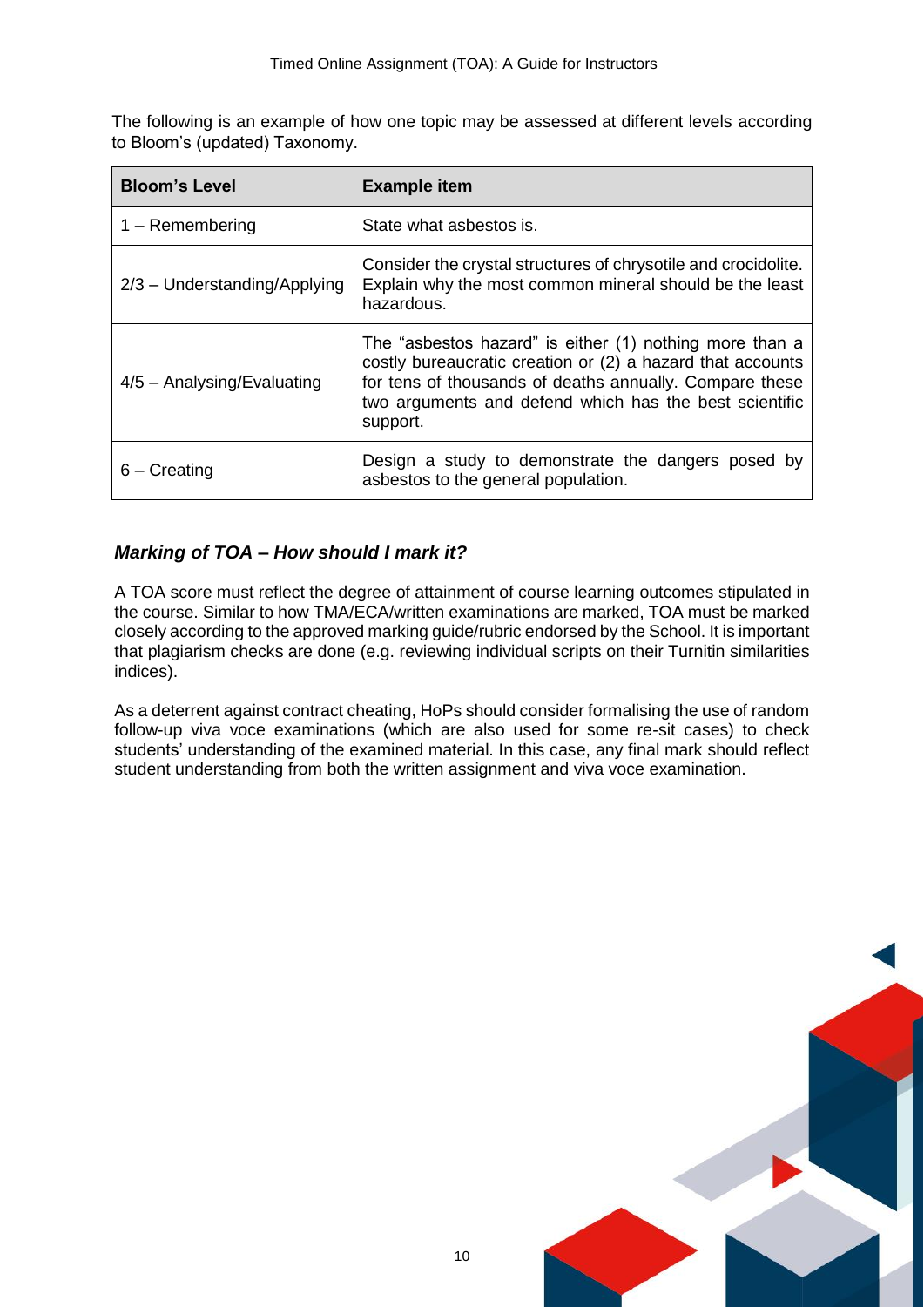# **Example of a test blueprint\***

| <b>Learning outcomes</b>                                                      | <b>Bloom's Levels (question number/mark)</b> |               |                 |              |                   | <b>Total</b>    |                      |
|-------------------------------------------------------------------------------|----------------------------------------------|---------------|-----------------|--------------|-------------------|-----------------|----------------------|
| to be addressed                                                               | <b>Remembering</b>                           | Understanding | <b>Applying</b> | Analysing    | <b>Evaluating</b> | <b>Creating</b> | marks                |
| Categorise the                                                                | 1a/2                                         |               | 2a/8            |              |                   |                 | 10                   |
| challenges and<br>appraise the<br>processes of<br>managing a project<br>team. | 1 <sub>b</sub> /5                            |               |                 | 3b/20        |                   |                 | 25                   |
| Prepare a project                                                             |                                              |               |                 |              |                   | 4/40            | 40                   |
| plan.                                                                         |                                              |               |                 | 3a/25        |                   |                 | 25                   |
| $\sim$ $\sim$ $\sim$                                                          |                                              |               |                 |              |                   |                 | $\sim$ $\sim$ $\sim$ |
| <b>Total</b>                                                                  | $\mathbf{2}$                                 | 0             |                 | $\mathbf{c}$ | $\Omega$          |                 | 100                  |

\*: Suggested format only. Please follow template provided by School. The number of Bloom's levels depend on the level of the course and School's assessment policy. For example, a level 2 course might include only Bloom's levels 2, 3, and 4 only, and a level 3 course might include only Bloom's level 3, 4, and 5/6.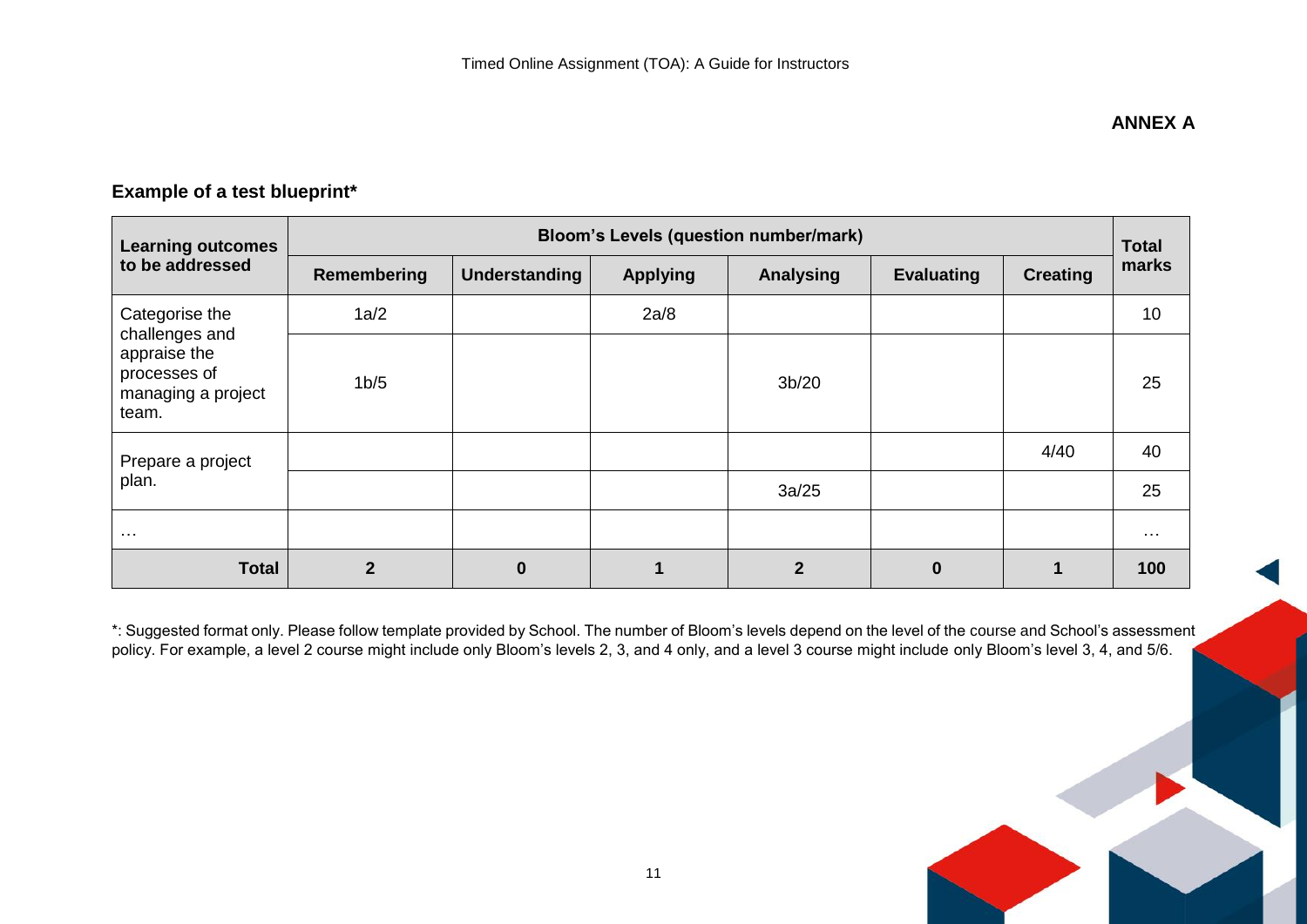| Developed by         | Dr Lyndon Lim                                                                           |
|----------------------|-----------------------------------------------------------------------------------------|
| Produced by          | Alfieana Alphonso<br>Chan Kah Mun                                                       |
| Published by         | <b>Teaching &amp; Learning Centre</b><br><b>Singapore University of Social Sciences</b> |
| Publication date     | October 2020                                                                            |
| <b>Revision date</b> | March 2021<br>October 2021                                                              |

© 2021 Teaching & Learning Centre, Singapore University of Social Sciences. All Rights Reserved.

No part of this material may be reproduced or transmitted in any form, or by any means, without permission in writing from the publisher.